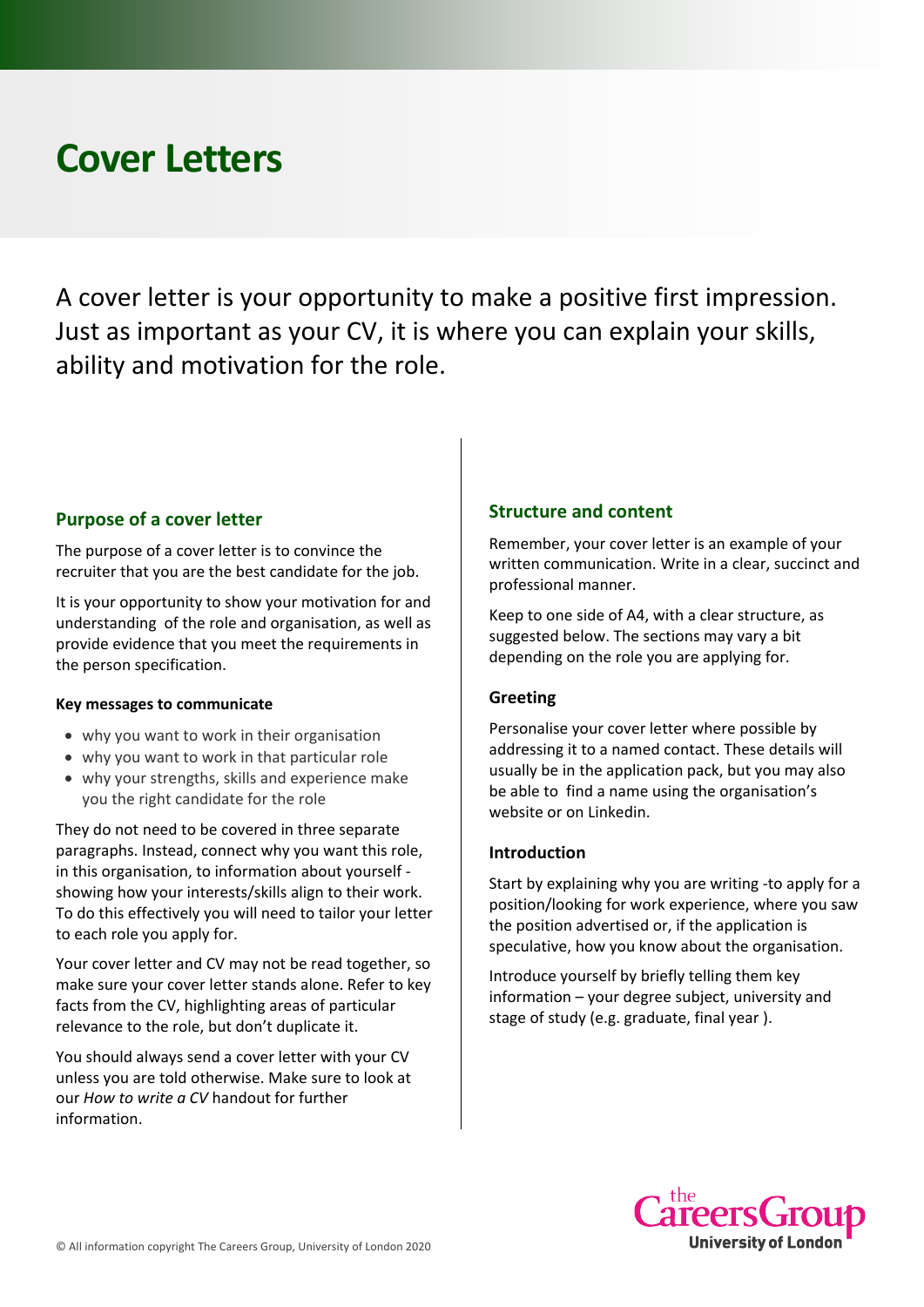## **Why them?**

Employers look for candidates who are genuinely interested in working for their organisation, and who have a deep interest in the role or opportunity. Because of this, it is vital to give clear evidence of your motivation for both the role and the organisation.

**Role**: What particular aspects of the job are most attractive to you, and why? This is a great place to include examples of your skills and experience to convince the recruiter that you are suitable for the role.

**Organisation:** Why do you want to work for this organisation in particular? Research the organisation and the sector before writing this (the company's website and social media platforms are good places to start).

Always use specific examples to support your statements and avoid being too vague or using blatant flattery. If you could remove the organisation's name and replace it with that of a competitor, it's not specific enough.

# **Why you?**

Make it easy for the employer to see why your skills, experience and attitude are right for the position by clearly linking them to the requirements of the job listed in the person specification.

Identify what it is that makes you a good fit for the organisation and evidence this by choosing specific examples. These could be from work experience, your studies or extra-curricular activities. Don't try and cover all your experiences, but focus on three or four strong examples.

If there are any circumstances you wish to explain, for example extended gaps on your CV, or changing or taking longer to finish your degree, you can do that here. Use positive language and talk about the skills you gained from that time, such as resilience or problem solving.

## **The ending**

State that you look forward to hearing from them. If you want to say anything about your availability for interview this would be the place to do that. You can also briefly reaffirm your enthusiasm for the role but keep it simple and don't waste space repeating things you have already said.

# **Top tips**

- Always follow any instructions given. If you are instructed to attach a cover letter, set the document out as a formal letter, with addresses at the top. But if it is a covering email rather than a separate letter, you don't need to include the addresses.
- Use positive language Action words can illustrate your experiences in a really effective way. For example, 'initiated', 'instrumental in...', 'succeeded in…'.
- Avoid copying lots of detail from your CV. You should use your cover letter to highlight relevant skills and experience in your CV without just repeating information.
- Keep your cover letter clear, well presented and visually attractive. Don't cram too much on the page. Check you've got the company name and other key details correct.
- Double check your spelling and grammar! Get it checked by someone else for any errors.